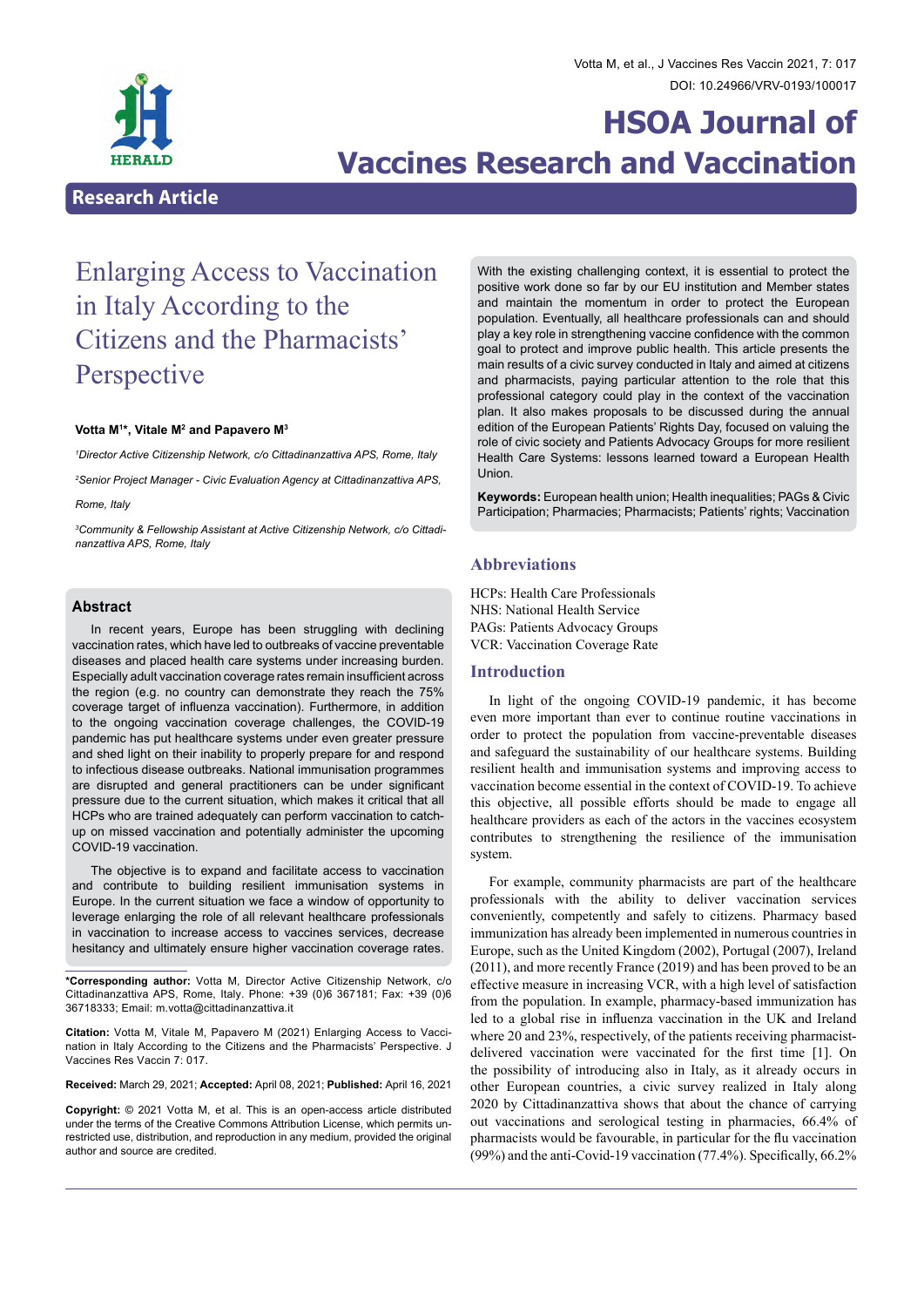**Citation:** Votta M, Vitale M, Papavero M (2021) Enlarging Access to Vaccination in Italy According to the Citizens and the Pharmacists' Perspective. J Vaccines Res Vaccin 7: 017.

• Page 2 of 4 •

of pharmacies claim to be available also to carry out serological testing for Covid-19. For their part, citizens are in favour (in 63% of cases) of the possibility of getting vaccinated in pharmacies as well as getting serological testing (an option that collects as much as 77.6% of positive opinions). Data and suggestions have been taken into consideration by the Institutions in charge to define and implement the national immunization plan across the country; in fact, during the second half of March 2021 the Italian Government announced the future administering of vaccines by adequately trained pharmacists.

## **Materials and Methods**

## **Methodological note**

The Civic Evaluation Agency [2] of Cittadinanzattiva prepared a survey, in 2020, aimed at pharmacies and a survey aimed at citizens. Data collection began at the end of July 2020 and ended in mid-October 2020. The 633 pharmacies that contributed to the annual survey are mainly located in northern Italy, in fact, 56% of the answers come from only 4 regions: Piedmont, Emilia Romagna, Lombardy, Veneto. While the territories of Trentino Alto Adige, Abruzzo, Molise and Val d'Aosta are scarcely represented. Almost 40% of the pharmacies involved are located in a subsidized rural or rural area, 17.4% within an area declared "red" during the pandemic (Figure 1).



The origin of the 664 citizens who responded to the survey results to be more balanced, compared to the data related to pharmacies, since the most represented regions are, in the order, Campania, Lombardy, Piedmont, and Lazio. Among the poorly represented territories, we find again Valle d'Aosta, Trentino Alto Adige and Molise, followed by Basilicata. Most of the respondents were women (56.5%), while the most represented age groups are 51-63 years (30%), followed by 64-74 years (28.6%) and 31-50 years (24.5%). Basically, in 80% of cases, the citizens who responded come from non-rural and not declared "red areas" during the emergency (Figure 2).

#### **Values and limits of this work**

The collected data does not claim to represent a scientifically representative statistical sample; however, this does not reduce the value of the monitoring and analysis process carried out. In fact, the survey itself can be considered indicative of the most relevant issues among those under investigation, and sufficient to develop proposals aimed at strengthening the role of the Pharmacy in its ability to respond to the social and health needs of citizens in the context of the Covid-19 emergency. For more details on the project, please refer to the relevant webpage [3].

J Vaccines Res Vaccin ISSN: 2573-0193, Open Access Journal DOI: [10.24966/VRV-0193/10001](http://dx.doi.org/10.24966/VRV-0193/100017)7



### **Results**

The ongoing crisis has reopened the debate on the competencies of the operators and professionals who work in the field of health. In Italy it might have come the time for the National Health System to plainly discuss major tasks, for example for nurses and pharmacists. Concretely, a pharmacist administers vaccines in pharmacy, in several countries of the European Union. Facing the possibility of introducing in Italy a similar service, 66.4% of pharmacists would be favourable compared to 21.3% who are against it. The pharmacists in favour of the vaccinations in pharmacy believe it possible to involve their category in the anti-flu vaccination (99%), while less favourable is the option on other vaccinations (46.2%). On the contrary, there seems to be more openness towards the option of a vaccination anti-Covid-19 (77.4%). Not by chance, 66.2% of the pharmacies claim to be also available for the administering of serological testing for Covid-19 (Figure 3).



The pharmacists, who are in favour of introducing vaccinations in pharmacy, underline some essential pre-conditions to satisfy so that this could become reality. Among these, in order of priority, there are:

- 1. Introducing adequate guarantees for the pharmacist through a change of the law in force, in order to define clear rules on the roles/ competencies as well as on civil/ criminal responsibilities (e.g., abuse of medical profession in the injection process, etc.).
- 2. Adequate risk insurance.
- 3. Education (e.g., theoretical and practical courses of qualification,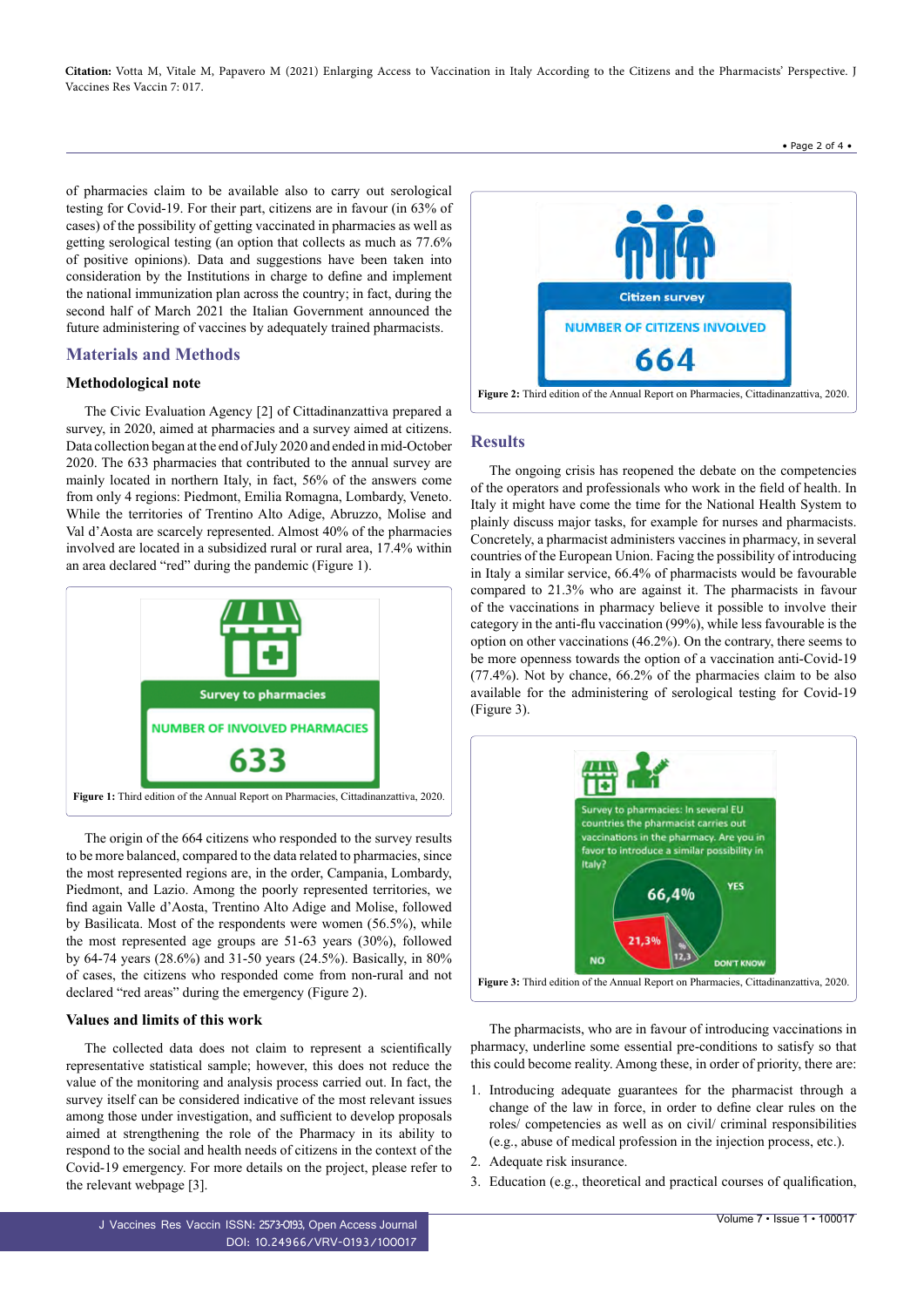**Citation:** Votta M, Vitale M, Papavero M (2021) Enlarging Access to Vaccination in Italy According to the Citizens and the Pharmacists' Perspective. J Vaccines Res Vaccin 7: 017.

Continuing Medical Education courses, support period/coaching).

- 4. Protocols with other professional figures/ health facilities (e.g., management of adverse reactions; access to the vaccination register, etc.).
- 5. Suitable environment/ certification of the premises.
- 6. Adequate information and communication campaigns addressed to citizens.

Moving from words to deeds will be a long process for every single pharmacy too. Upon the occurrence of necessary and desired preconditions, the pharmacies that believe to be ready are 66.2% of those who answered to the survey. For their part, citizens are in favour (in 63% of cases) of the possibility of getting vaccinated in pharmacies as well as getting serological testing (an option that collects as much as 77.6% of positive opinions) (Figure 4).



## **Conclusion and proposals**

In Italy, the pandemic has particularly highlighted the fragility of an unbalanced system in the hospital field with respect to territorial assistance, whose strengthening can no longer be deferred, starting from the new organizational models to which we all should contribute. In this regard, there is the urgent need to trace and carry out new scenarios for our National Health Service. In particular, concerning the active role of pharmacies in opposing the spread of Covid-19, Cittadinanzattiva - together with Federfarma – agree about:

- The possibility of carrying out serological testing and rapid swabs in the pharmacy or through the pharmacy, also in the sight of interesting local experiences that could embrace the entire national territory, in order to lighten the organizational burdens depending on public structures, obviously guaranteeing the highest levels of security through specific protocols;
- The involvement of pharmacies in vaccination campaigns, starting from the anti-influenza and anti-pneumococcal one. In this field as well, as it occurs in other countries, focusing on pharmacies would contribute to maximizing vaccination coverage in our country. The pharmacy network makes itself available to give its contribution also in this area, with the necessary security guarantees for everyone. It is desirable that the institutions seize this availability and adequately exploit the pharmacies' network's potentialities, creating a synergy with other operators, with a view

to the complementarity of roles, inter-professional collaboration, enhancement of each one's specificities and strengths.

The agreement upon these proposals would contribute- through a service offered by pharmacies in the entire national territory, from the areas most affected by the virus to the internal areas- to lessening inequalities that, in health care, still characterize Italy, and risk to be notably amplified due to the emergency context we are experiencing. Also, for this reason, Cittadinanzattiva welcome the decisions adopted in March 2021 by the national government: pharmacists, properly trained e after obtaining consent, will have the possibility to carry out vaccinations in pharmacies, excluding doctors' supervision. This possibility is allowed upon stipulation of specific agreements with the trade union organizations representing pharmacies after consultation with the competent professional order. As part of the aforementioned agreements, it will be necessary to regulate also the aspects related to the minimum structural requirements of the premises for the administration of vaccines, as well as the appropriate measures to guarantee patients' safety [4].

This kind of decisions represents one of the various concrete examples whereby institutions and other actors attempted to oppose the Covid-19 pandemic. Experiences that will be presented and discussed during the XV edition of the European Patients' Rights Day, organized on May 5<sup>th</sup>-6<sup>th</sup> 2021 by the European branch of Cittadinanzattiva, Active Citizenship Network, focused on valuing the role of civic society and Patients Advocacy Groups for more resilient Health Care Systems.

#### **Acknowledgement**

All data shown in the present article comes from a broader civic survey, summarised in the "Third Edition of [the Annual Report on](https://www.cittadinanzattiva.it/comunicati/salute/13128-ii-annual-report-on-pharmacy-presented.html) [Pharmacies"](https://www.cittadinanzattiva.it/comunicati/salute/13128-ii-annual-report-on-pharmacy-presented.html), realised in Italy along 2020 by the Civic Evaluation Agency of Cittadinanzattiva with the collaboration of Federfarma and the Teva's unconditional contribution.

## **Conflict of Interest**

The authors whose names are least in the first page declare that they do not have any conflict of interest.

### **Privacy Statement**

Each of the authors confirms that this manuscript has not been previously published and is not currently under consideration by any other journal. Additionally, all of the authors have approved the contents of this paper and have agreed to the Journal of Vaccines Research & Vaccination's submission policies.

#### **References**

- 1. [Vaccine Europe: "Utilizing full healthcare capacity by enlarging access](http://psnc.org.uk/sheffield-lpc/wp-content/uploads/sites/79/2013/06/I-Evaluation-of-Pharmacy-Flu-Service-2012-13-1.pdf) [to vaccination". Concept Note, July 2020. To know more: NHS Sheffield.](http://psnc.org.uk/sheffield-lpc/wp-content/uploads/sites/79/2013/06/I-Evaluation-of-Pharmacy-Flu-Service-2012-13-1.pdf) [NHS Sheffield Community Pharmacy Seasonal Flu Vaccination Pro](http://psnc.org.uk/sheffield-lpc/wp-content/uploads/sites/79/2013/06/I-Evaluation-of-Pharmacy-Flu-Service-2012-13-1.pdf)[gramme for hard to reach at risk groups 2012-13 \(and catch up campaign](http://psnc.org.uk/sheffield-lpc/wp-content/uploads/sites/79/2013/06/I-Evaluation-of-Pharmacy-Flu-Service-2012-13-1.pdf) [for over 65s\). Service Evaluation.](http://psnc.org.uk/sheffield-lpc/wp-content/uploads/sites/79/2013/06/I-Evaluation-of-Pharmacy-Flu-Service-2012-13-1.pdf)
- 2. [Cittadinanzattiva APS: "Agenzia di Valutazione Civica".](http://www.cittadinanzattiva.it/corporate/attivismo-civico/1912-agenzia-di-valutazione-civica.html)
- 3. [Cittadinanzattiva APS: "3° rapporto annuale sulla Farmacia presidio di](http://www.cittadinanzattiva.it/progetti-e-campagne/salute/13492-3-rapporto-annuale-sulla-farmacia-presidio-di-salute-sul-territorio.html) [salute sul territorio".](http://www.cittadinanzattiva.it/progetti-e-campagne/salute/13492-3-rapporto-annuale-sulla-farmacia-presidio-di-salute-sul-territorio.html)
- 4. [Quotidiano Sanità: "Ecco le misure del Dl Sostegni".](http://www.quotidianosanita.it/governo-e-parlamento/articolo.php?articolo_id=93755)